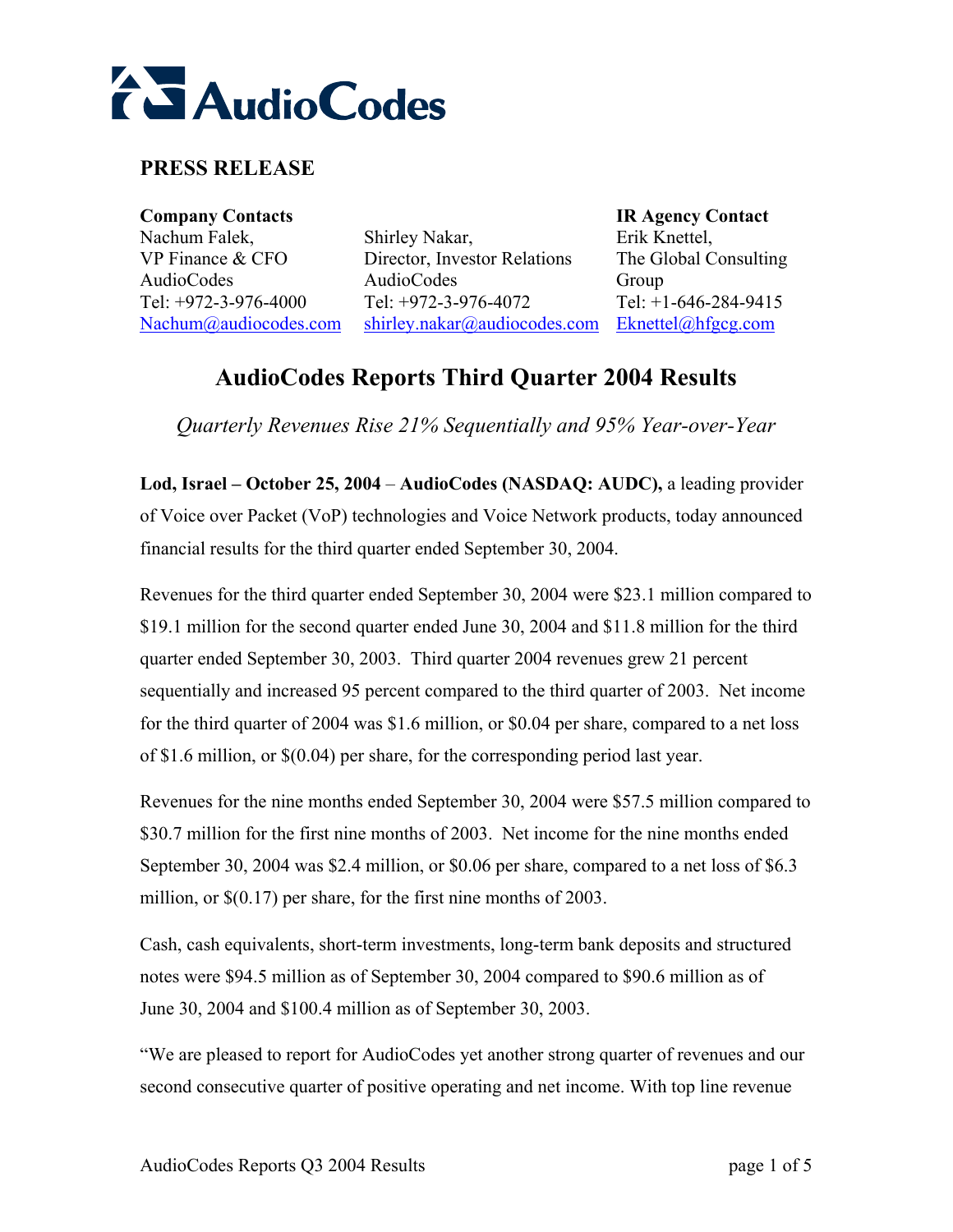growth exceeding 95 percent year-over-year, AudioCodes has extended its track record of growth to twelve consecutive quarters," said Shabtai Adlersberg, President, Chairman and CEO of AudioCodes. "We continued to experience strong demand across our portfolio of VoIP enabling technology and media gateway and server products. This quarter we enjoyed increased activity with OEMs in gateway product evaluations. We also experienced increased response to RFPs with leading NEPs offering our media gateways as part of their VoIP network solutions for wireless and cable markets in addition to our ongoing sales in the wireline market."

ìThe third quarter marked the first full quarter of revenue contribution by Ai-Logix as we made significant steps integrating Ai-Logix's call logging and recording market businesses into AudioCodes operations. With the demand for converged voice and data systems growing among OEMs, service providers and enterprise customers on a global basis, AudioCodes stands well positioned to capitalize on this shift towards packet voice communication networks."

#### **Conference Call & Webcast Information**

AudioCodes will conduct a conference call on October 26, 2004 to discuss the third quarter 2004 financial results, which will be simultaneously Webcast at 9:00 A.M. Eastern Time. Investors are invited to listen to the call live via Webcast at the AudioCodes corporate Website at http://www.audiocodes.com.

#### **About AudioCodes**

AudioCodes Ltd. (NASDAQ: AUDC) enables the new voice infrastructure by providing innovative, reliable and cost-effective Voice over Packet technology and Voice Network products to OEMs, network equipment providers and system integrators. AudioCodes provides its customers and partners with a diverse range of flexible, comprehensive media gateway and media processing technologies, based on VoIPerfect<sup>TM</sup>  $-$ AudioCodes' underlying, best-of-breed, core media gateway architecture. The company is a market leader in voice compression technology and is a key originator of the ITU G.723.1 standard for the emerging Voice over IP market. AudioCodes voice network products feature media gateway and media server platforms for packet-based applications in the wireline, wireless, broadband access, and enhanced voice services markets.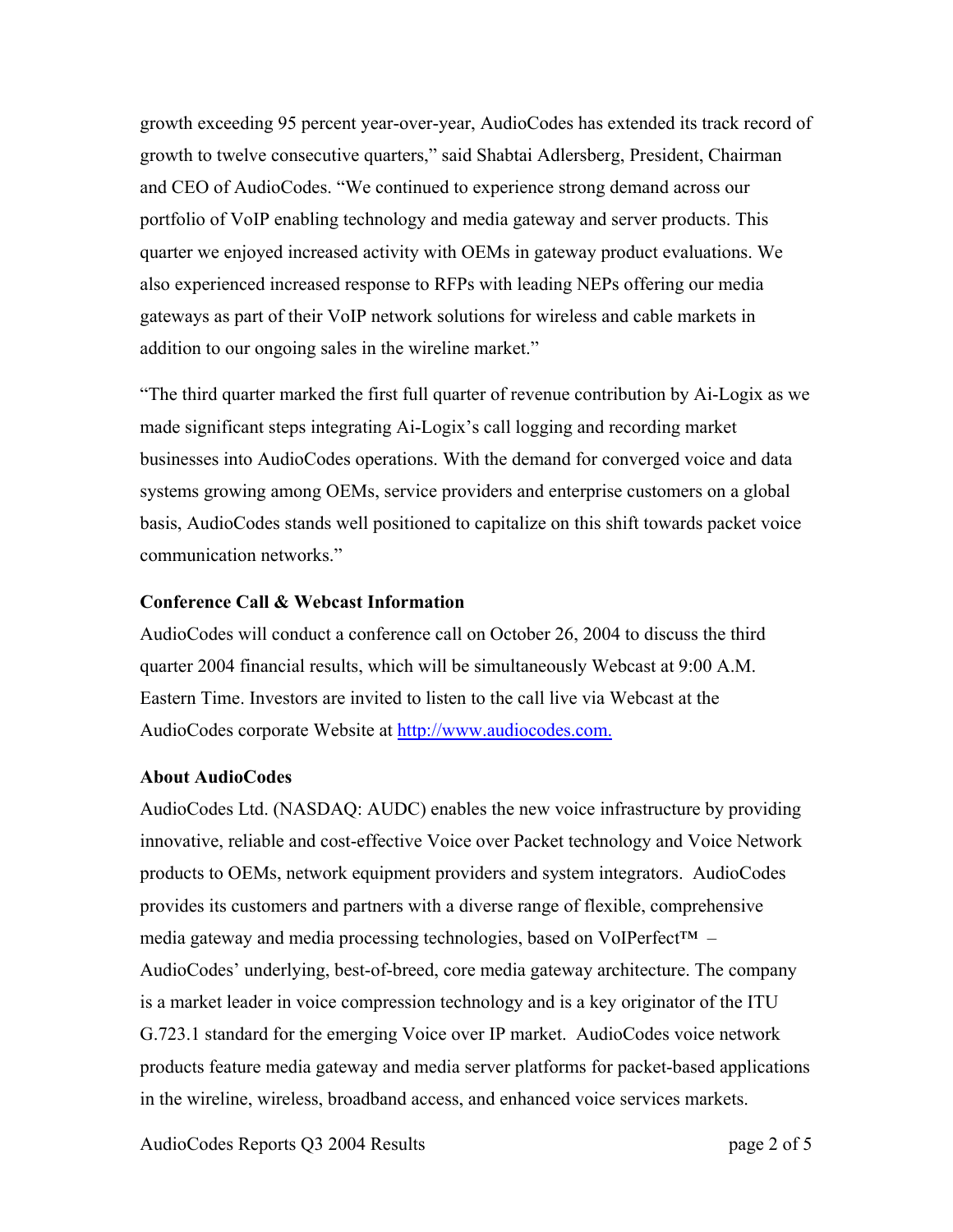AudioCodes enabling technology products include VoIP and CTI communication boards, VoIP media gateway processors and modules, and CPE devices. Its customers include the leading telecom and data network equipment providers globally. AudioCodes' international headquarters and R&D facilities are located in Israel, with U.S. headquarters in San Jose, California. Additional offices are in Boston (MA), Chicago (IL), Research Triangle Park (NC), Somerset (NJ), Beijing, London, Paris and Tokyo. For more information on AudioCodes, visit www.audiocodes.com or call +1 (408) 577-0488.

Statements concerning AudioCodes' business outlook or future economic performance; product introductions and plans and objectives related thereto; and statements concerning assumptions made or expectations as to any future events, conditions, performance or other matters, are "forward-looking statements" as that term is defined under U.S. Federal securities laws. Forward-looking statements are subject to various risks, uncertainties and other factors that could cause actual results to differ materially from those stated in such statements. These risks, uncertainties and factors include, but are not limited to: the effect of global economic conditions in general and conditions in AudioCodes' industry and target markets in particular; shifts in supply and demand; market acceptance of new products and continuing products' demand; the impact of competitive products and pricing on AudioCodes' and its customers' products and markets; timely product and technology development/upgrades and the ability to manage changes in market conditions as needed; and other factors detailed in AudioCodes' filings with the Securities and Exchange Commission. AudioCodes assumes no obligation to update the information in this release.

AudioCodes, AC, Ardito, AudioCoded, NetCoder, TrunkPack, VoicePacketizer, MediaPack, Stretto, Mediant, VoIPerfect and IPmedia are trademarks or registered trademarks of AudioCodes Limited. All other products or trademarks are property of their respective owners.

Summary financial data follows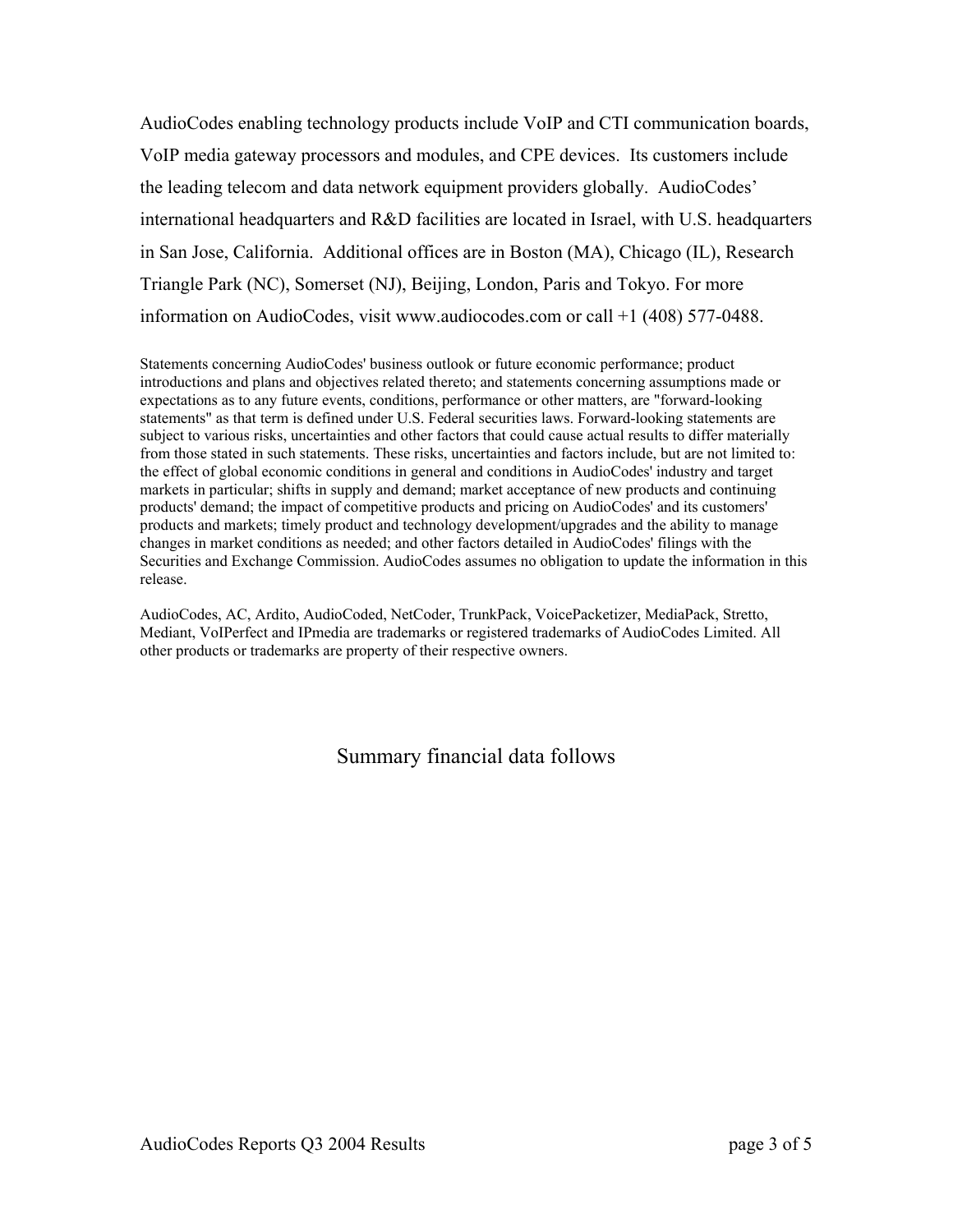## **AUDIOCODES LTD. CONDENSED CONSOLIDATED BALANCE SHEETS**

**U.S. dollars in thousands** 

| September 30,                                        |             | December 31, |  |
|------------------------------------------------------|-------------|--------------|--|
|                                                      | 2004        | 2003         |  |
|                                                      | (Unaudited) |              |  |
| <b>ASSETS</b>                                        |             |              |  |
| <b>CURRENT ASSETS</b>                                |             |              |  |
| Cash and cash equivalents and short-term investments | \$44,371    | \$48,898     |  |
| Trade receivables                                    | 12,220      | 7,717        |  |
| Other receivables and prepaid expenses               | 3,543       | 2,972        |  |
| Inventories                                          | 8,411       | 4,667        |  |
| Total current assets                                 | 68,545      | 64,254       |  |
| <b>SEVERANCE PAY FUND</b>                            | 4,117       | 3,618        |  |
| LONG-TERM BANK DEPOSITS AND STRUCTURED               |             |              |  |
| <b>NOTES</b>                                         | 50,160      | 50,270       |  |
|                                                      |             |              |  |
| <b>INVESTMENTS IN AFFILIATED COMPANY</b>             | 667         | 491          |  |
| FIXED ASSETS, NET                                    | 6,510       | 4,564        |  |
| <b>OTHER ASSETS</b>                                  | 12,836      | 5,333        |  |
| <b>Total assets</b>                                  | \$142,835   | \$128,530    |  |
|                                                      |             |              |  |
| <b>LIABILITIES AND SHAREHOLDERS' EQUITY</b>          |             |              |  |
| <b>CURRENT LIABILITIES</b>                           |             |              |  |
| Trade payables                                       | \$7,524     | \$4,197      |  |
| Other payables and accrued expenses                  | 16,711      | 13,825       |  |
| Total current liabilities                            | 24,235      | 18,022       |  |
| <b>ACCRUED SEVERANCE PAY</b>                         | 4,489       | 3,990        |  |
| Total shareholders' equity                           | 114,111     | 106,518      |  |
| Total liabilities and shareholders' equity           | \$142,835   | \$128,530    |  |